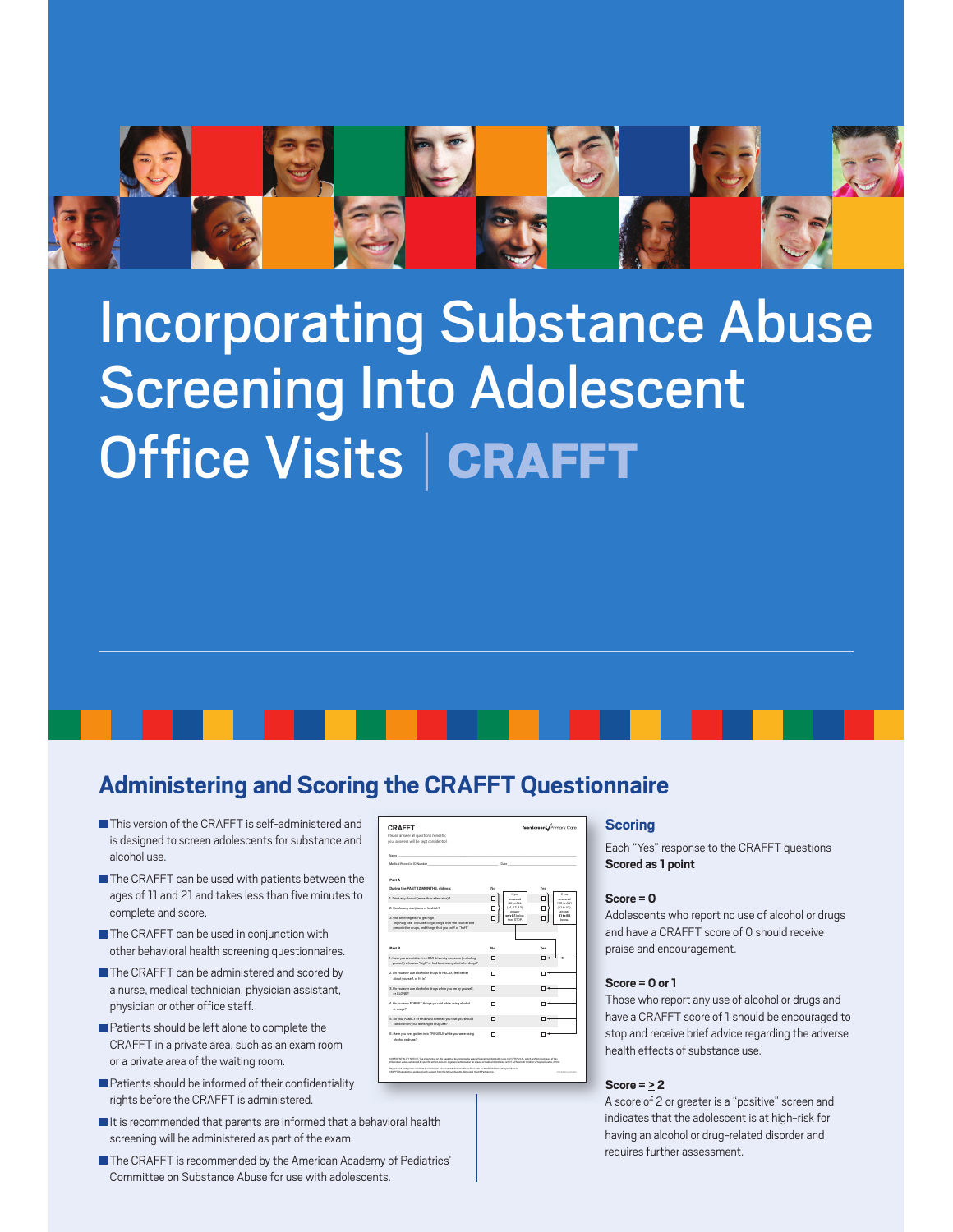## **Interpreting the Screening Results**

If the adolescent answers "No" to all 3 opening questions, they only need to answer the first question- the CAR question. If the adolescent answers "Yes" to any 1 or more of the 3 opening questions, they have to answer all 6 CRAFFT questions.

Look at the patient's

 $(each "Yes" = 1)$ 

overall CRAFFT score.

question.

#### NO to all 3 opening questions and NO to **CAR** question.

Give praise, encouragement, and advise to avoid riding with an intoxicated driver At next regular visit, ask how this is going. (1-2 minutes)

#### NO to all 3 opening questions and YES to CAR question.

Ask patient to agree to avoid riding with a driver who has used drugs or alcohol. (1-2 minutes)

# Are there no major problems AND patient believes he/she will be

NO to Both: Consider making a referral to an allied health professional or treatment program. Ask youth to agree to avoid riding with a driver who has used substances. Make a follow-up appointment.

YES to Both: Express concern, caring and empathy. Ask patient to stop using and avoid riding with a driver who has used substances, and agree to sign an Abstinence Challenge. Make a follow-up appointment. At follow-up visit, confirm whether patient stopped using.

#### **CRAFFT Score = YES to any opening**  $0<sub>or</sub>1$

If Yes to CAR question: Ask patient to agree to "avoid riding with a driver who has used drugs or alcohol. (1-2 minutes)

If Yes to any other question except the CAR question: Counsel patient to stop using substances.

Provide brief advice linking substance use to undesirable health. academic, and social consequences

Follow up at next visit.  $(2-5$  minutes)

#### **CRAFFT Score =**  $> 2$

Conduct brief assessment of substance use to understand whether disorder exists. (<15 minutes)

#### **Assessment questions**

- 1. Tell me about your alcohol/substance use.
- 2. Has it caused you any problems?
- 3. Have you tried to quit? Why?

See box at left.

Information adapted from the CRAFFT Toolkit - Massachusetts Department of Public Health Bureau of Substance Abuse Services. Provider Guide: Adolescent Screening, Brief Intervention, and Referral to Treatment Using the CRAFFT Screening Tool. Boston, MA.

#### **Engaging and Informing Parents**

successful in making a change?

- Inform parents of the screening results (positive or negative), and recommendations for referral. treatment or follow-up
- Provide parents with information about the next steps and offer support and assistance with finding or making an appointment with a behavioral health snecialist
- Give information to parents about why the referral is being made, how the services you are referring can help, and details about where you are sending them.
- Compile a list of appropriate referral resources in the community and share that list with families of patients that receive a referral
- Work with the patient's existing insurance benefit to determine the referral resources that are available to them
- Obtain written permission from parents to allow the transfer of information between the PCP and the behavioral health specialist who accepts the referral

For more information about making a referral, please refer to the Guide to Referral

#### **Finding Treatment**

Individuals seeking free treatment and those making referrals for some clients may use SAMHSA's Substance Abuse Treatment Facility Locator at http://findtreatment.samhsa.gov.

To locate facilities offering free or reduced cost services, select from the "Payment Assistance" options when designing your search.

#### **Coding and Payment**

The following is a comprehensive list of relevant codes that may be used to bill for mental health checkups. These codes are not guaranteed to work with all payers. It is recommended that you identify codes most relevant to your practice and the services you are providing and include those on your encounter form/billing sheet.

#### **Mental/ Behavioral Health Screening**

96110 - Developmental screening, with interpretation and report, per standardized instrument form

**HCPCS Level II Code G0451 - Developmental** testing with interpretation and report, per standardized instrument form.

#### **Substance Use Screening**

99408 - Alcohol or substance (other than tobacco) abuse - structured screening and brief intervention (SBI) services; 15 to 30 minutes.

99409 - Alcohol or substance (other than tobacco) abuse structured screening brief intervention services; greater than 30 minutes

#### **Evaluation and Management** Codes (E/M)

PCPs may report an office or outpatient E/M code using time as the key factor when a limited screening test is administered along with an E/M service.

#### Modifier 25

Modifier 25 tells insurers that the particular visit is different; it should be added to the office/outpatient visit to indicate that a significant, separately identifiable E/M service was performed in addition to the preventive medicine visit. Note that many insurers do not reimburse for modifier 25.

#### **Relevant ICD-9** (Diagnosis) Codes

V65.42 - Counseling on substance use and abuse V20.2 - Well-child, preventative health visits V79.8 - Special screening exam for mental disorders and developmental handicaps V40.0 - Mental and behavioral health problems

#### **Other Relevant Codes**

**S0302** - Completed Early and Periodic Screening, Diagnosis, and Treatment service (List in addition to code for appropriate E/M service.)

| <b>Established Patients</b> | <b>New Patients</b> |  |
|-----------------------------|---------------------|--|
| 99211 (5 minutes)           | 99201 (10 minutes)  |  |
| 99212 (10 minutes)          | 99202 (20 minutes)  |  |
| 99213 (15 minutes)          | 99203 (30 minutes)  |  |
| 99214 (25 minutes)          | 99204 (45 minutes)  |  |
| 99215 (40 minutes)          | 99205 (60 minutes)  |  |

For more information about coding and payment for mental health issues, please refer to the Guide to **Coding and Payment**